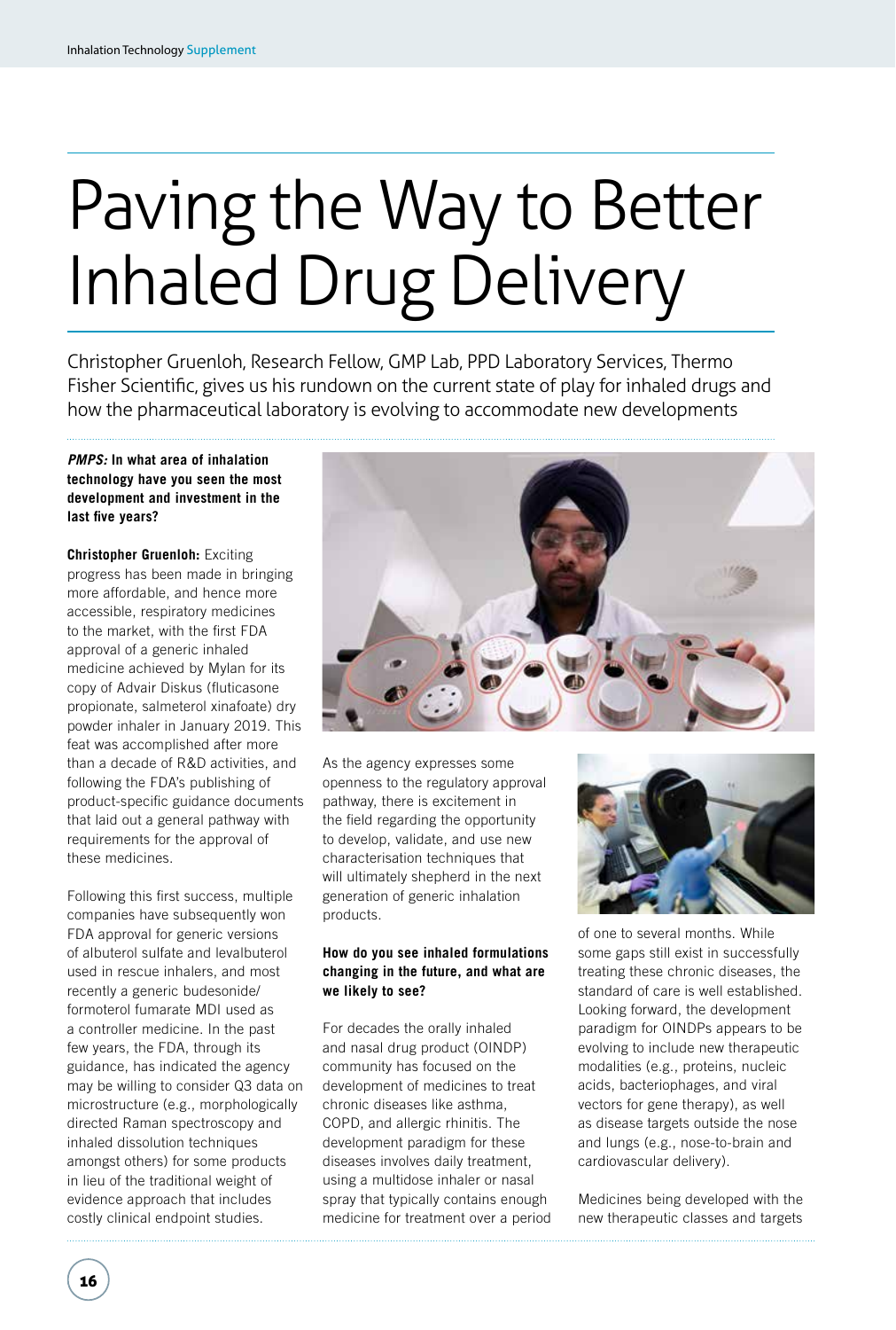

*Breath-actuated or 'smart' nebulisers not only minimise medication losses but also have the capability to limit aerosol delivery to the desired portion of the patient's inspiratory profile*

have target product profiles that differ from the multidose drugs used to treat asthma, COPD, and rhinitis, leading to a resurgence in usage and sophistication of the nebuliser for lung delivery. Today's nebulisers are smaller and more portable than the prototypical jet nebuliser of the past, with use of vibrating meshes to successfully deliver fragile biological drugs. Breath-actuated or 'smart' nebulisers not only minimise medication losses, but also have the capability to limit aerosol delivery to the desired portion of the patient's inspiratory profile.

### **From your point of view, what are the key opportunities to look out for in the inhaled drug sector?**

I am incredibly excited about the potential opportunity to deliver viruses (e.g., bacteriophages and viral vectors for gene therapy) to the respiratory tract to treat opportunistic infections like pseudomonas aeruginosa, and hereditary diseases such as cystic fibrosis. Development and approval of such products would be life-changing for patients who suffer from these diseases. As an analytically-based aerosol scientist, I'm also intrigued by some of the challenges posed by these therapeutic modalities. Bacteriophages and viral vectors (e.g., adeno-associated and lentiviral vectors) are nanoparticle-sized colloidal systems that probably act more like true solutions than they do as suspensions. Several challenges arise pretty quickly when working with these systems, as noted in the following questions:

- 1. Can I safely work with these biological agents from a biosafety risk assessment consideration?
- 2. How do the thought process and risk assessment change when considering that exposure to fugitive emissions from an inhalation device may cause permanent genetic change?

Then, once you figure out how to safely work with these therapeutics:

- 1. Does aerosolisation change the activity/efficacy of the viral product?
- 2. What are the best tools to characterise this colloidal system: size exclusion chromatography, dynamic light scattering, plaque assays, droplet digital PCR, and/or analytical ultracentrifugation?

3. What detection methodology should be associated with delivered dose and APSD testing?

As more of these types of products are developed, I expect we'll experience additional paradigm shifts for both technologies and regulations driven by the needs of these new therapeutics.

## **In what ways can better analysis of inhaled products support patients and end users?**

I've already mentioned the colossal success of some trailblazing generics companies that are bringing the first generation of generic inhaled drugs to the market. Although this is a great accomplishment, it was achieved through a combination of 'brute force' approaches and extreme